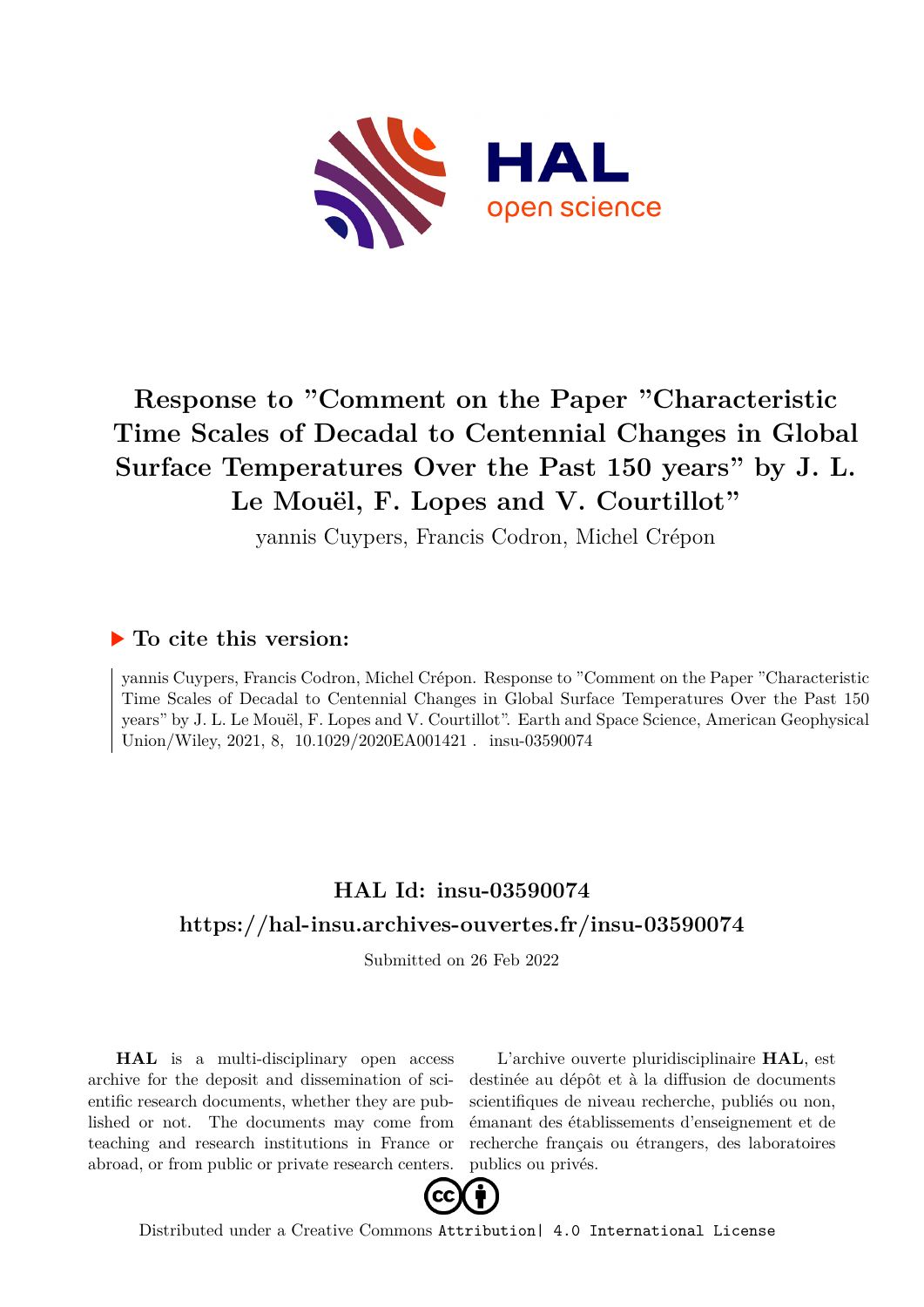

# **Earth and Space Science**

## **REPLY**

10.1029/2020EA001421

This article is a reply to a comment by Cuypers et al. (2021), [https://doi.](https://doi.org/10.1029/2020EA001298) [org/10.1029/2020EA001298.](https://doi.org/10.1029/2020EA001298)

#### **Key Points:**

- We find compelling results showing a significant co-variability between sunspot numbers and global temperature
- We do not have a mechanism to explain that forcing: it remains to be found. We do not discuss further the parts of CCC on mechanisms
- The trends of temperature and sunspots (first SSA component) are similar; the second component results in an opposite trend in the last 30 years

#### **[Supporting Information:](https://doi.org/10.1029/2020EA001421)**

[Supporting Information may be found](https://doi.org/10.1029/2020EA001421)  [in the online version of this article.](https://doi.org/10.1029/2020EA001421)

#### **Correspondence to:**

V. Courtillot, courtil@ipgp.fr

#### **Citation:**

Mouël, J. L., Lopes, F. & Courtillot, V. (2021). Response to "Comment on the paper "Characteristic time scales of decadal to centennial changes in global surface temperatures over the past 150 years" by Y. Cuypers, F. Codron, and M. Crepon". *Earth and Space Science*, *8*, e2020EA001421. [https://doi.](https://doi.org/10.1029/2020EA001421) [org/10.1029/2020EA001421](https://doi.org/10.1029/2020EA001421)

Received 19 AUG 2020 Accepted 25 OCT 2020

© 2021. The Authors. Earth and Space Science published by Wiley Periodicals LLC on behalf of American Geophysical Union. This is an open access article under the terms of the Creative Commons Attribution License, which permits use, distribution and reproduction in any medium, provided the original work is properly cited.

# **Response to "Comment on the Paper "Characteristic Time Scales of Decadal to Centennial Changes in Global Surface Temperatures Over the Past 150 years" by Y. Cuypers, F. Codron, and M. Crepon"**

**J. L. Le Mouël** $^1$ **, F. Lopes** $^1$ **, and V. Courtillot** $^1$ 

<sup>1</sup>Université de Paris, Institut De Physique Du Globe De Paris, Paris, France

Abstract We thank the authors (hereafter referred to as CCC) for providing us an opportunity to clarify some points of our original paper. CCC list in their abstract three "key points"that we respond to in this Reply. The first comment is the central one and the most developed. It deals mainly with discussion of features of methods of spectral analysis, mainly SSA. We have quoted the sub-parts of that comment as items 1a to 1k. The replies to comments/key points 2 and 3 are shorter. We disagree with most of the comments by CCC and explain why. We conclude that we have successfully countered CCC's criticism and shown many of their points to be unsubstantiated. The main problem seems to reside in differences concerning the literature on Singular Spectral Analysis and our use of it. Much of our response to the comments can be found in textbooks and review papers on SSA and time series analysis; we quote extensively, both in our original paper and in this response to CCC, Golyandina and Zhigljavsky (2013).

As stated in the original paper by the authors:

(1a) *"the lack of compelling results from the Fourier spectra and SSA estimates which are provided without confidence intervals" "First of all, the standard Fourier spectra of sunspots (ISSN) and HadCrut temperature (simply temperature hereafter) time series provided in Figures 1 and 11 by the authors look very different and do not seem at first sight to share any common significant peak. Moreover, the authors did not provide any confidence interval to allow meaningful conclusions."*

This is not correct. We provide confidence intervals for all the periods we extract on all figures. We do use FT applied not to the full time-series but to individual SSA components in order to obtain a rough evaluation of confidence intervals on the (quasi-) periods. The FT of a real series is complex and even. It has a modulus and a phase. Two spectra with different amplitudes do not imply two signals with different composition: the phase is important.

Figure 1 of our paper presents the (HadCrut) temperature data and the associated Fourier spectrum. Figure 11 is in the same presentation but for sunspots. The temperature series is very noisy, increasingly so when one goes further back into the past. The sunspot series is cleaner with a clear Schwabe oscillation, even if significantly modulated. There is no notion of a noise. It should be no surprise that the amplitude spectra are different. But the FT projects a signal from real to complex space and one should consider the phase in addition to amplitude. One can in some cases (and in our case) estimate an uncertainty on frequencies for instance by taking the half amplitude at half height of individual spectral peaks. In that case the modulus is sufficient. One must recall that two signals with the same amplitude spectra can be different and two different signals can have the same amplitude spectra. In all other cases than Figures 1 and 11, we apply FT only to individual (pseudo-periodical) components extracted with SSA. Another point is that FT acts on the entire signal and in order that spectral peaks be correctly detected the signal must be strictly stationary, which is not the case for many geophysical signals. This is why the raw spectra are different. This is why we have recourse to the SSA filter to regularize the problem.

(1b) *"For this reason, we have recomputed the frequency spectra of temperature and ISSN sunspots to compare their relative amplitudes at different periods and provide a confidence interval (Figure A1a and b)." "We used the Thomson multi-tapered method (Ghil et al.,* 2002) *with a time-band width product of 3, a method which is well adapted to a spectrum which exhibits both continuous and singular components."*

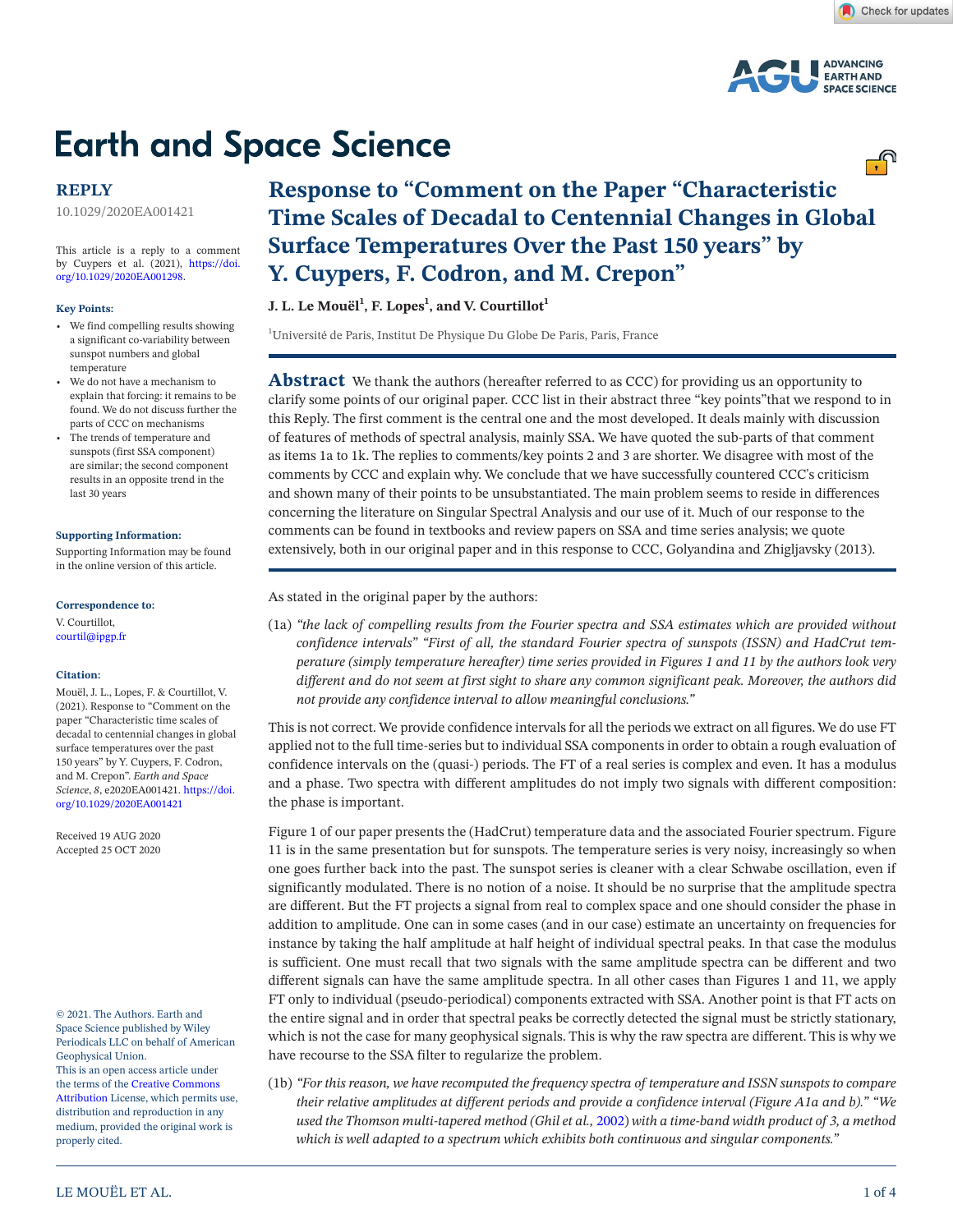The authors probably mean to refer to multi-tapered M-SSA that has been used by Ghil et al. (2002) following Thomson (1982). We use SSA as in Vautard et al. (1992). These authors noted that in order to bridge gaps in a sequence of paleo-climatic data, the FT was not the worst tool. Without going into too much detail, we can say that there is a fundamental difference between SSA and M-SSA: in the former, one analyzes and compares signals and components one by one. In the latter, they are analyzed in groups. Most of these aspects are well documented in Golyandina and Zhiglavsky (Chapters 2.3, 2.4, and 2.5, pages 25 to 71). There is no method that works *ab initio* without adjustable parameters (Kay & Marple, 1981). In SSA these are the size of the analyzing window (that allows one to build the Hankel matrix) and the grouping of Eigen-triplets (Eigen vectors and Eigen values that must be paired). We explain and provide all of these parameters in our paper and figures. In their comment, CCC obtain log-log spectra with the method of Ghil et al. (2002) and a time bandwidth of 3, and they write that this "*is well adapted to a spectrum which exhibits both continuous and singular components"* It is difficult to compare their Figures A1a and A1b, showing PSD as a function of frequency, with our results (Figures A1c and A1d, showing Eigen values as a function of rank).

(1c) *"The only significant peaks that exceed the 95% confidence interval level are the well-known 11-years peak and its harmonic at 5.5 years in the ISSN time series;"*

Where does the 95% confidence come from? Is there an underlying model that allows to establish a confidence distance? All we do is decompose the data to see what they contain.

(1d) *"but there is no corresponding significant peak at the 11 and 5.5 year periods or any other one in the temperature time series"*.

All depends on what is meant by significant. Moreover, the aim of our paper is not to assert that the 11 years Schwabe cycle drives global mean temperature.

(1e) *"The 60-year period shows unsurprisingly more energy in the temperature signal (the temperature, as many geophysical time series, is a "red signal" with more energy at low frequencies)"*.

This is not astonishing: we have known since Laplace (1799) that Earth acts as an integrator. One needs a (sometimes long) time to identify a given effect. Moreover, this remark does not imply a physical mechanism linking sunspots and temperature.

(1f) *"Still, we could not isolate a clear distinctive peak at this period on the temperature spectrum; nor on the ISSN one"*.

These peaks have been found by many authors (Azeem et al., 2007; Henriksson et al., 2012; Le Mouel et al., 2019; Scafetta and West, 2003, 2007; Zotov, 2013). They use different algorithms and can be compared to Ghil et al. (2002). It is certainly true that certain periods we extract by SSA have been found by others. An original side of our work is to have recovered all of them and to have given the components a time varying expression (we believe for the first time). Having both the amplitude AND the phase allows one to start thinking about physics. Figures 3 to 9 show the wave shapes of pseudo periodic components. Their values have in part been already identified by others. Here, we enrich our knowledge of global temperature curves; we hope to be able to propose a model in the future, but this is not yet the case in the present paper.

### (1g) *"Can we learn more from the SSA performed by the authors?"*

We had already been asked this by the reviewer and the editor and provided the Appendix, that seemed to satisfy the editor. We can recall that we used an approach that is more modest than Ghil et al. (2002). The classical SSA algorithm we use is described by Golyandina and Zhiglavsky (Chapter 2.1), to which we have added their recommendations in Chapter 2.5 (Sections 2.5.3 and 2.5.4). Again, all parameters, sizes of analyzing windows, regrouping of Eigen-triplets, are given in the text, and the figures (including those borrowed by CCC in their comment).

(1h) *"Unfortunately, the SSA eigenvalues of the temperature and ISSN time-series computed by the authors suggest the same conclusion (Figures A1c and A1d): the dominant frequencies are completely different between the two time series; the temperature SSA is dominated by a 60-years eigenvalue which is simply absent in the ISSN SSA."*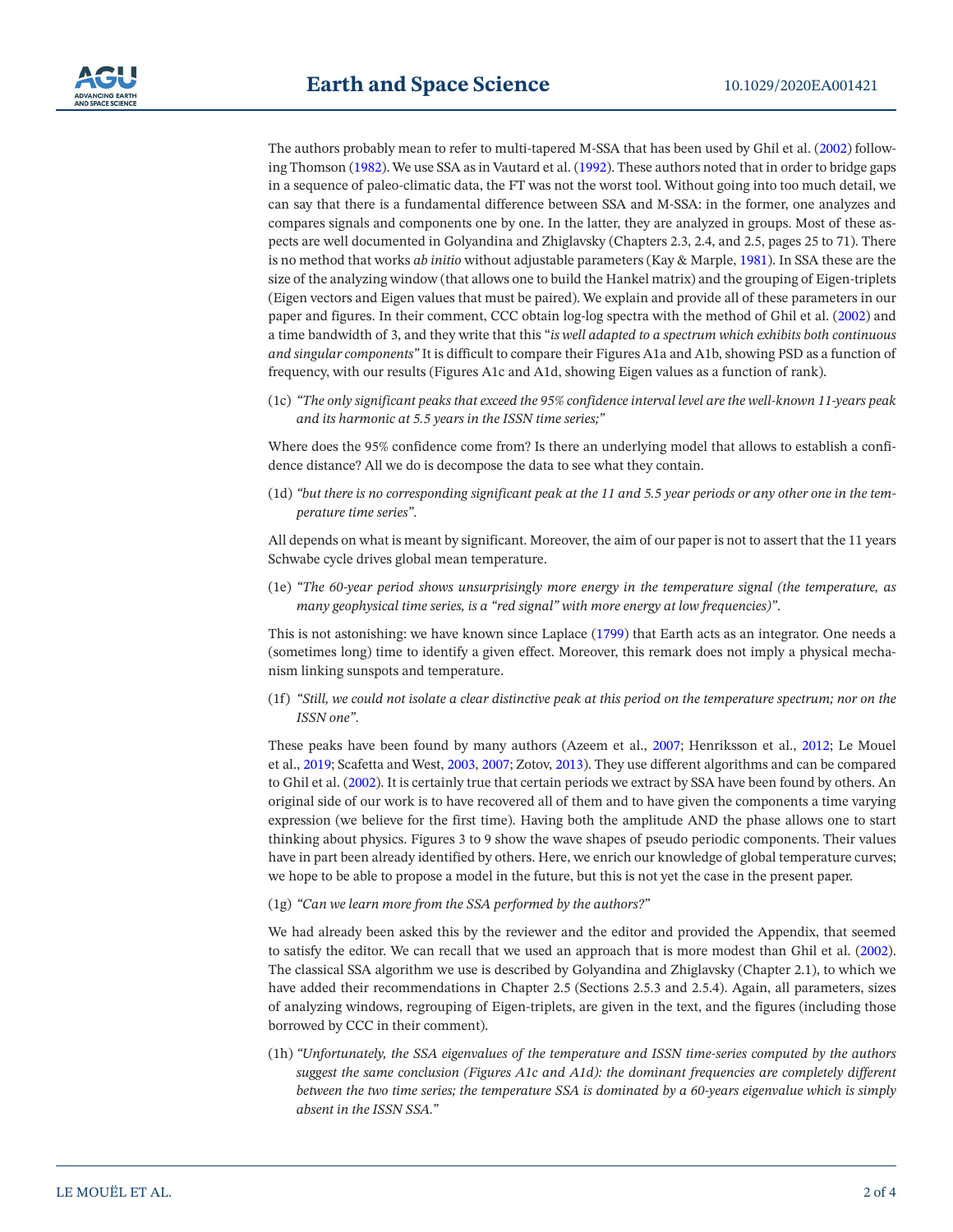On the contrary, we believe that the eigenvalues have the correct amplitudes. And we take into account the eigen vectors (we are not in the infinite space of Fourier transforms). We do not agree that dominant frequencies are completely different. We see in Figures 2 and 13 that out of the first 10 SSA components of ISSN and temperature, the following six periods are found in both series: 22, 11–12, 8.5–9, 8.1–8, 6.2–6.5, 5.5. They do not have the same amplitude and rank: this is expected for sources that combine in a non-linear way. This is also true for the 60 years component that does exist in ISSN at a larger rank (see Le Mouël et al, 2019b; Le Mouël et al, 2020).

(1i) *"… (by construction, the SSA method will produce peaks at single frequencies even in a purely random noise time-series)"*.

Although this may be true for the Fourier Transform (e.g., the *sinc* function examples given in books) and Maximum Entropy Spectral Analysis, it is not for SSA (Golyandina & Zhigljavsky, 2013). By the way, a "true" numerical noise does not exist since all algorithms start with constants in the address files that help start the randomization (see the MatLab *rand* function).

(1j) *"Although the SSA significance is not straightforward to assess, it could be have been tested using a Monte Carlo SSA test* (Ghil et al, 2002)*"*.

SSA (and also FT, spherical harmonics, wavelets,…) is a tool that allows one to decompose signals on orthonormal bases, that have no physical significance a priori. These algorithms must verify the property that applying them twice to the signal, one should recover the original signal within the numerical resolution of the computer. If CCC ask whether our components can be given a physical meaning, the question to be asked is what is the separability of components extracted by SSA. Golyandina and Zhiglavsky's Chapters 2.3.3 and 2.5.4 deal with this subject. So there are other methods available, besides Ghil et al. (2002); moreover, the Monte-Carlo method is purely statistical whereas the rotation of the Hankel matrix associated with the Varimax allows one to optimize the distribution of energies in eigenvectors, and therefore to come closer to the (unattainable) perfect separability.

(1k) *"Since this crucial information is lacking, we can attempt to select the significant components by locating the slope break in the temperature SSA (Ghill et al,* 2002): *the idea being that there is a sharp break between the highest (significant) eigenvalues and the lowest un-significant ones. This suggests that all components shorter than 60 years period are not significant for the temperature, a conclusion that is consistent with the frequency spectral analysis"*

The paper that CCC refer to treats only of FT and spectral randomization. CCC's criticism would then apply to Golub and Reinsh (1971) (father of Singular Value Decomposition), to Vautard et al. (1992) for SSA, to Mallat (1989) for the pyramidal algorithm used in wavelet theory,… CCC must agree with our spectrum in Figure 1, since they use it as an argument in their first sentence: all periods below the 60 years peak would be insignificant. The sum of all energies below the 60 years period should be much smaller than the energy of the peaks above. This is not the case, as shown by our SSA analysis.

(2) "*the small radiative forcing associated with the sunspot variability*"

We do not claim to have found a mechanism: we suggest that the SSA components of ISSN and temperatures that share the same characteristics could be linked in some way. But we conclude "*The trend itself could, at least in part, be a segment of a much longer, multi-centennial solar period. In conclusion, SSA has revealed modulated components that can reasonably be assigned to solar variability for most and even possibly all of them. Naturally, mechanisms should be sought to account for these observations and hypotheses*.»

(3) "*the simple evidence that the slowly varying components of the temperature and sunspots time show opposite trends in the last 30 years*"

We do not agree. All depends on the way the trend is defined. SSA provides the trends (component 1) shown in Figure 20 of our paper. These trends are not opposite but rather similar. When adding the next (oscillatory) SSA components, the "opposite trends" that are seen from 1980 in 2020 in CCC's Figure A2 result. The opposite slopes do not come from the SSA trend but from failing to separate the following oscillatory component(s).

In conclusion, our three key points may read: